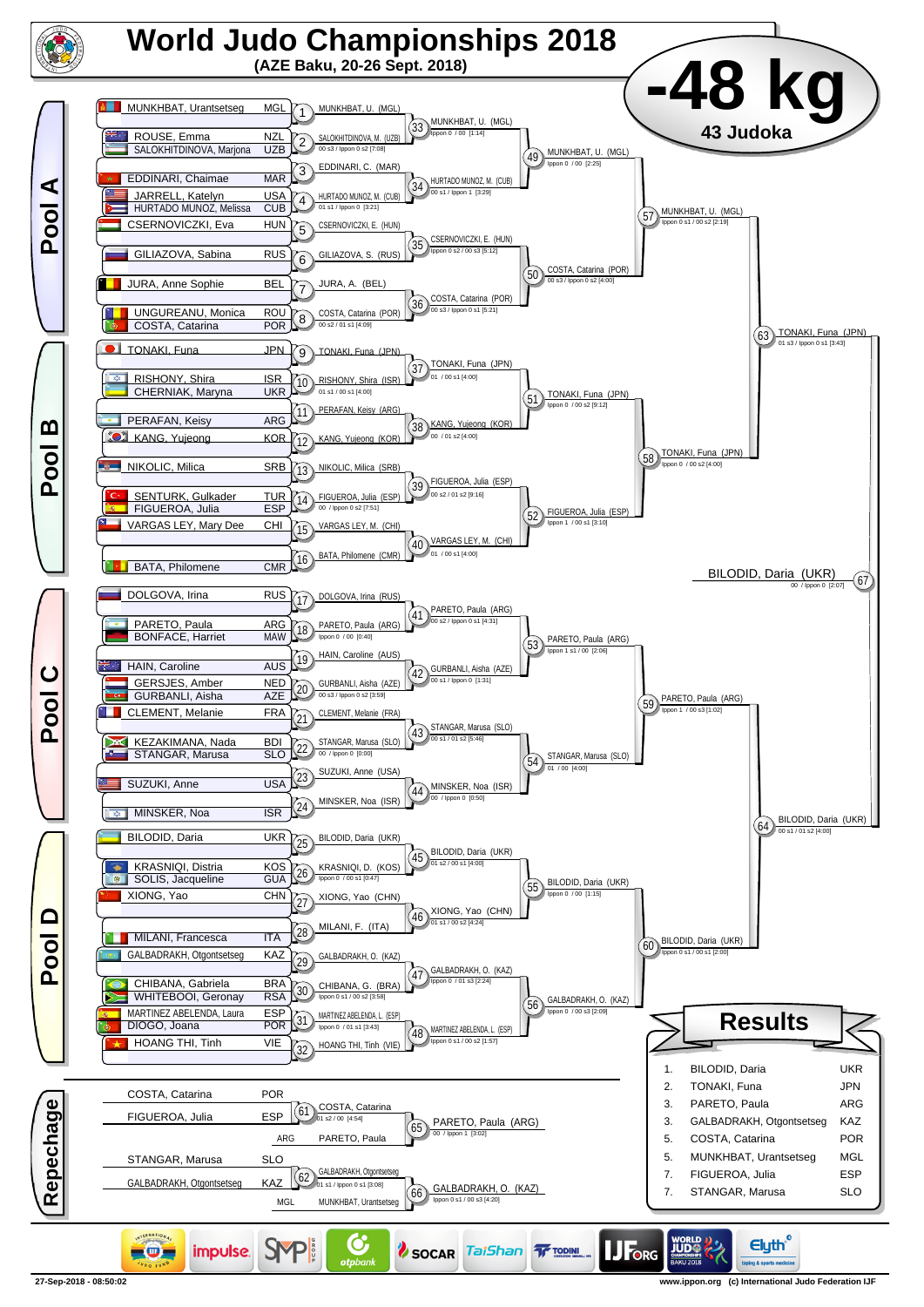

**<sup>27-</sup>Sep-2018 - 08:50:02 www.ippon.org (c) International Judo Federation IJF**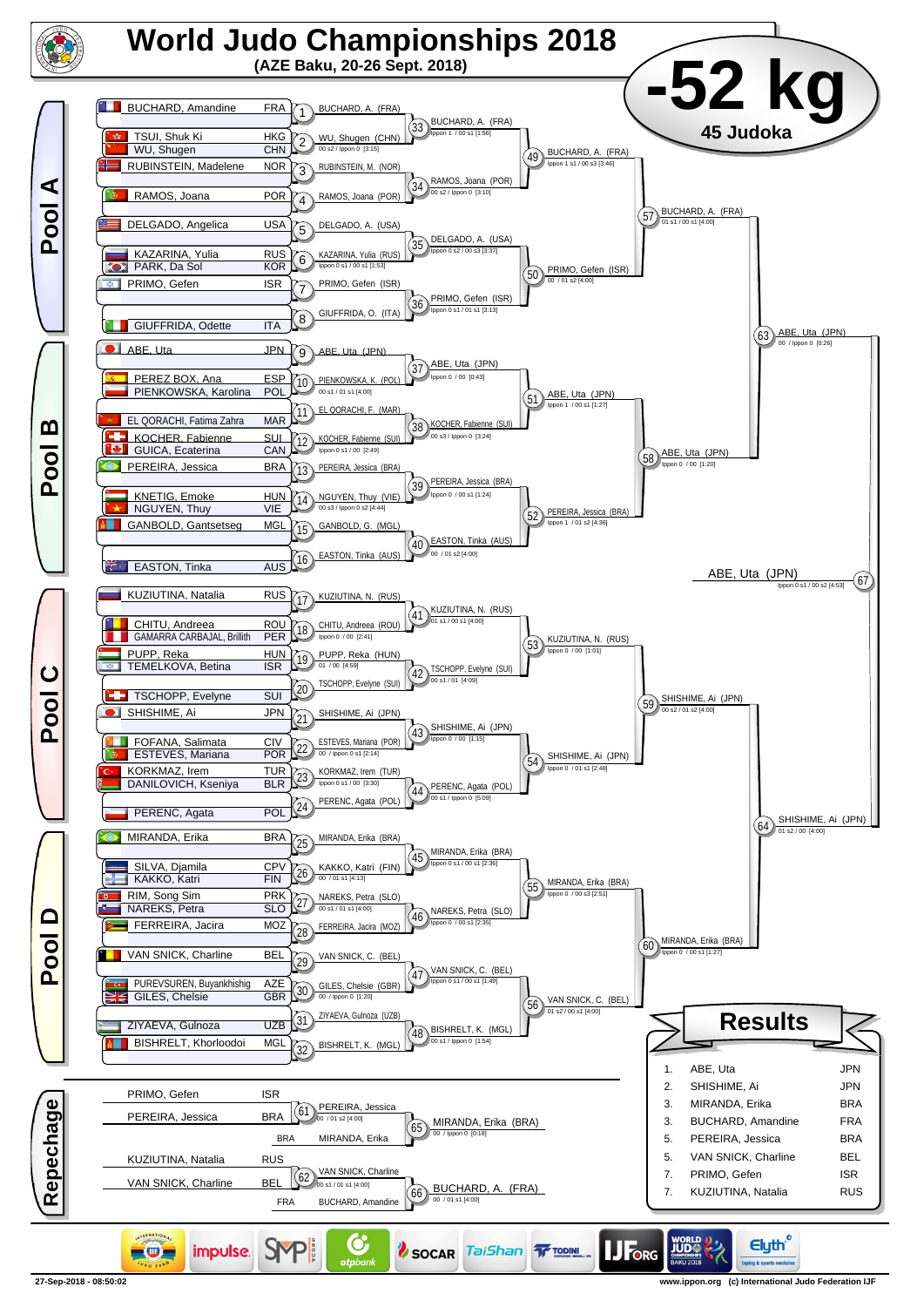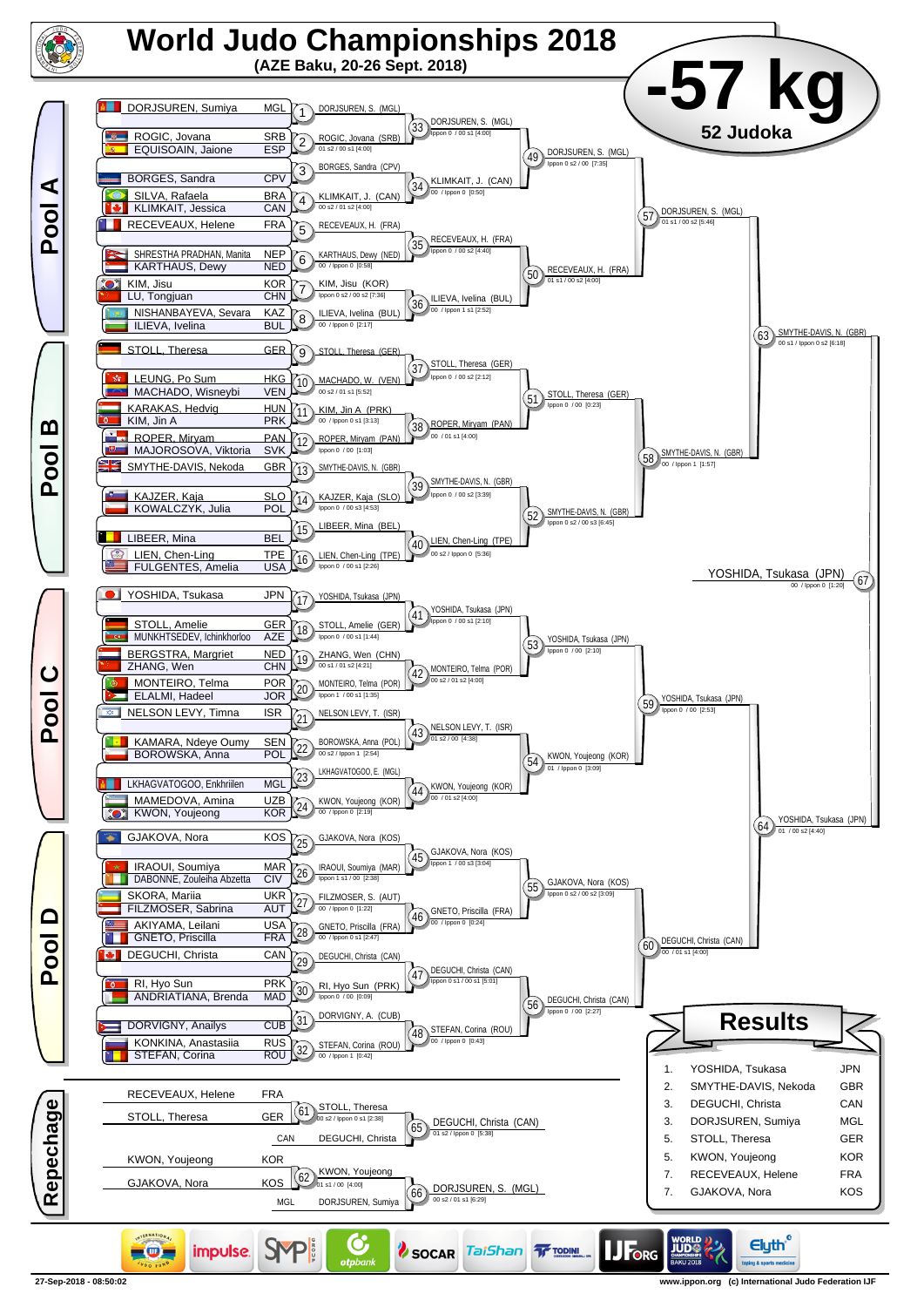

**27-Sep-2018 - 08:50:02 www.ippon.org (c) International Judo Federation IJF**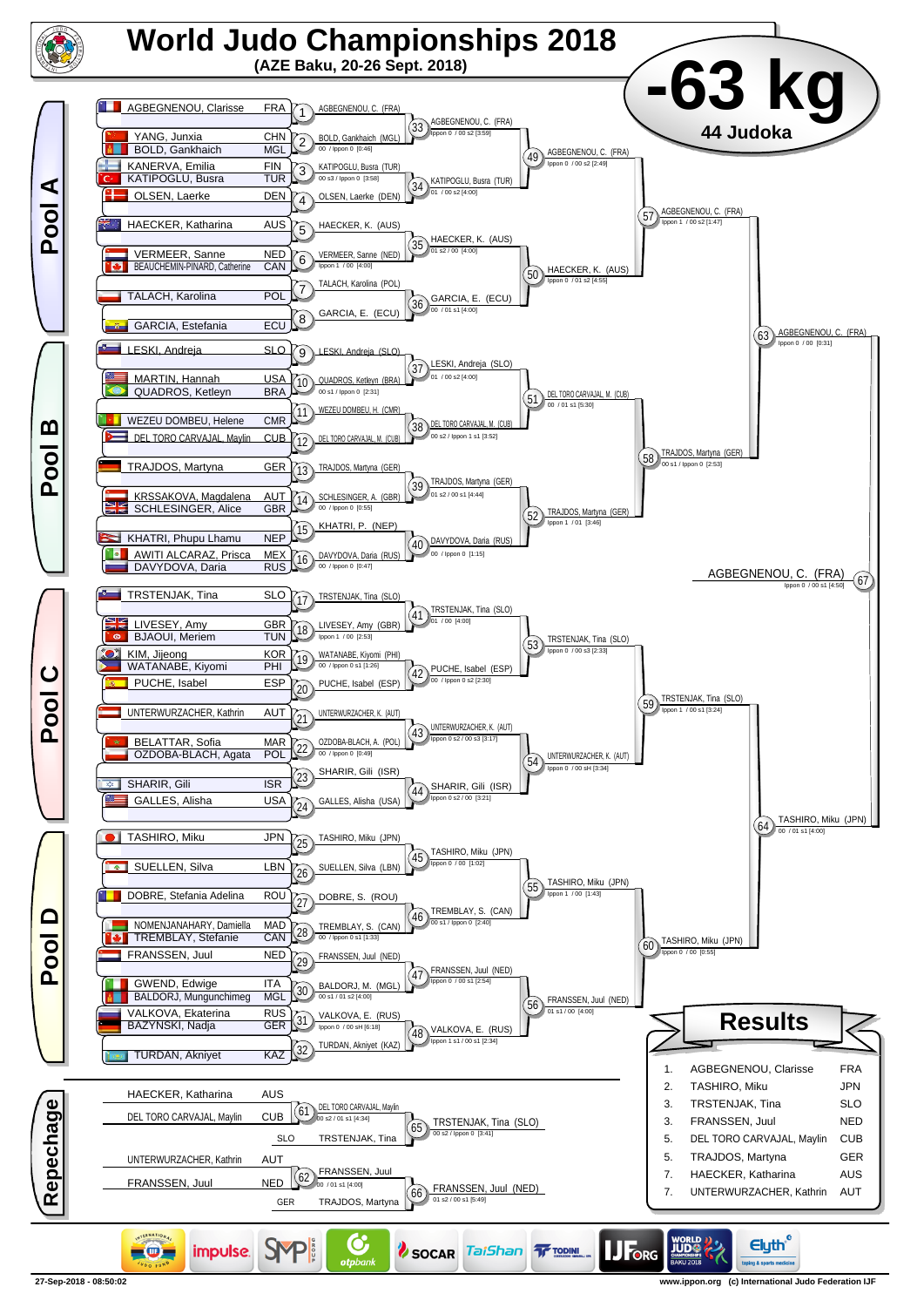

**27-Sep-2018 - 08:50:02 www.ippon.org (c) International Judo Federation IJF**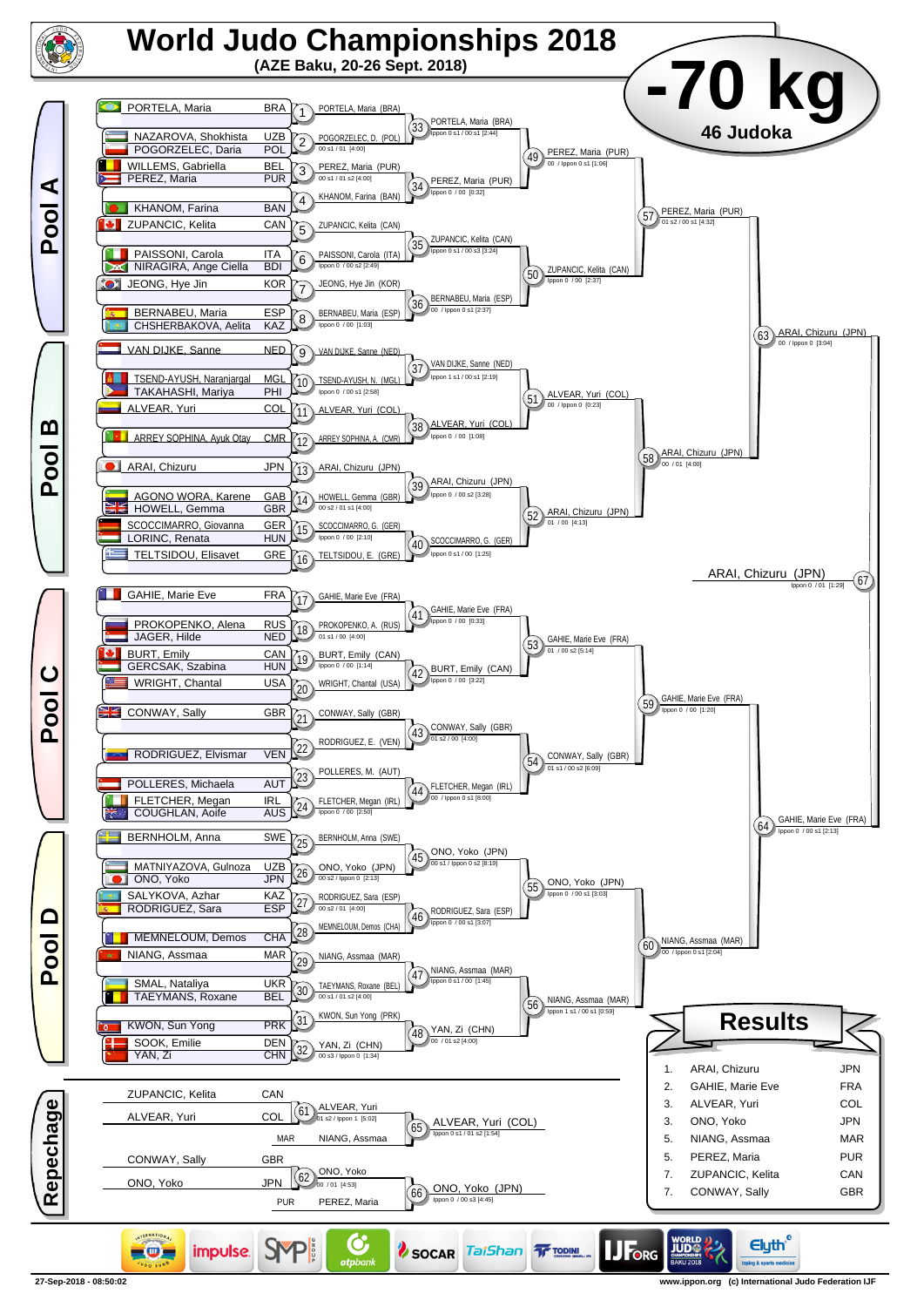